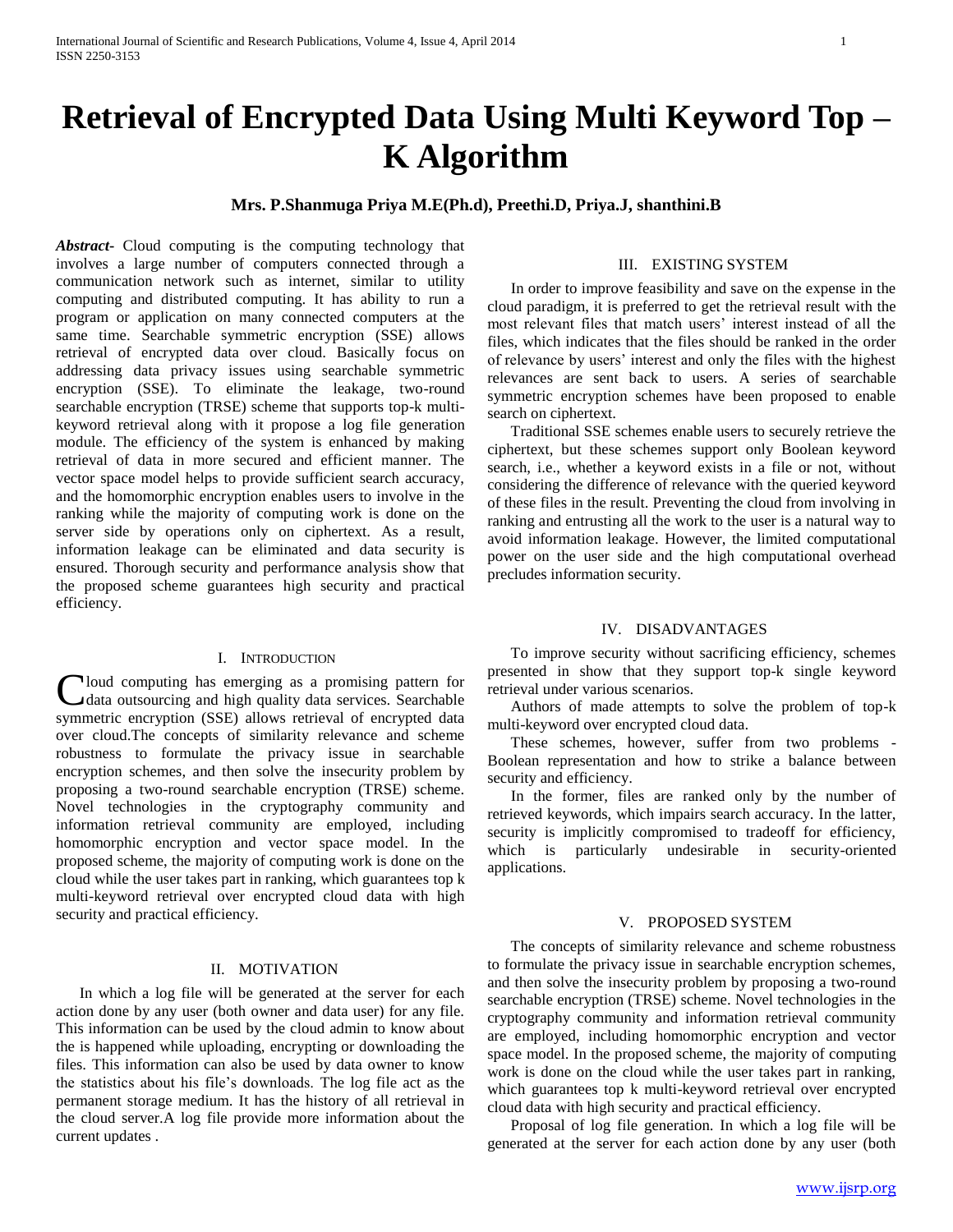owner and data user) for any file. This information can be used by the cloud admin to know about the issues happened while uploading, encrypting or downloading the files. This information can also be used by data owner to know the statistics about his file's downloads.

## VI. ADVANTAGES

 The concepts of similarity relevance and scheme robustness. It perform the first attempt to formulate theprivacy issue in searchable encryption, and we show server side ranking based on order-preserving encryption (OPE) inevitably violates data privacy

 The two-round searchable encryption (TRSE) scheme, which fulfills the secure multi-keyword top-k retrieval over encrypted cloud data. Specifically, for the first time we employ relevance score to support multi-keyword top-k retrieval. Thorough analysis on security demonstrates the proposed scheme guarantees high data privacy. Furthermore, performance analysis and experimental results show that our scheme is efficient for practical utilization.

#### VII. SYSTEM ARCIETETURE





#### **1 .Data owner module**

 A cloud computing system hosting data service, as illustrated in Figure in which three different entities are involved: Cloud server, Data owner and Data user. The cloud server hosts thirdparty data storage and retrieve services. Since data may contain sensitive information, the cloud servers cannot be fully entrusted in protecting data. For this reason, outsourced files must be encrypted. Any kind of information leakage that would affect data privacy is regarded as unacceptable.

#### **2. Encrypt module**

 To alleviate the computational burden on user side, computing work should be at the server side, need an encryption scheme to guarantee the operability and security at the same time on server side. Homomorphic encryption allows specific types of computations to be carried out on the corresponding ciphertext. The result is the ciphertext of the result of the same operations performed on the plaintext. That is, homomorphic encryption

allows computation of ciphertext without knowing anything about the plaintext to get the correct encrypted result.

## **3. Searchable index module**

The data owner has a collection of n files  $C = \{f1, f2, ..., fr\}$ to outsource onto the cloud server in encrypted form and expects the cloud server to provide keyword retrieval service to data owner himself or other authorized users. To achieve this, the data owner needs to build a searchable index I from a collection of l keywords  $W = 5\{w1, w2, ..., w1\}$  extracted out of C, and then outsources both the encrypted index I\_ and encrypted files onto the cloud server.

#### **4 Multi-keyword module**

 This module is used to help the user to get the accurate result based on the multiple keyword concepts. The users can enter the multiple words query, the server is going to split that query into a single word after search that word file in our database. Finally, display the matched word list from the database and the user gets the file from that list. The data user is authorized to process multi-keyword retrieval over the outsourced data. Thus the data user encrypts the query and sends it to the cloud server that returns the relevant files to the data user. Afterwards, the data user can decrypt and make use of the files.

#### **5. Log file generation**

 A log file will be generated at the server for each action done by any user (both owner and data user) for any file. This information can be used by the cloud admin to know about the issues happened while uploading, encrypting or downloading the files. This information can also be used by data owner to know the statistics about his file's downloads.

#### IX. CONCLUSION

 This motivate and solve the problem of secure multi-keyword top-k retrieval over encrypted cloud data. A two-round searchable encryption (TRSE) scheme employing the fully homomorphic encryption, which fulfills the security requirements of multi-keyword top-k retrieval over the encrypted cloud data. By security analysis,the proposed scheme guarantees data privacy. According to the efficiency evaluation of the proposed scheme over real dataset, extensive experimental results demonstrate that our scheme ensures practical efficiency. A log file will be generated at the server for each action done by any user (both owner and data user) for any file. This information can also be used by data owner to know the statistics about his file's downloads.

## X. FUTURE ENHANCEMENT

 The end vertices and initial triangle obtained from cover and stegno models are identical in all cases in experiments, it cannot guarantee that both are always exactly identical. One simple solution is to simply project vertices on the x; y; and z-axes. However, this approach cannot withstand similarity transformations. A better approach for determining vertex traverse list is required in the near future.

 Another limitation is that this approach cannot withstand certain malicious attacks such as smoothing, additional noise, non uniform scaling, simplification, and vertices re sampling. As